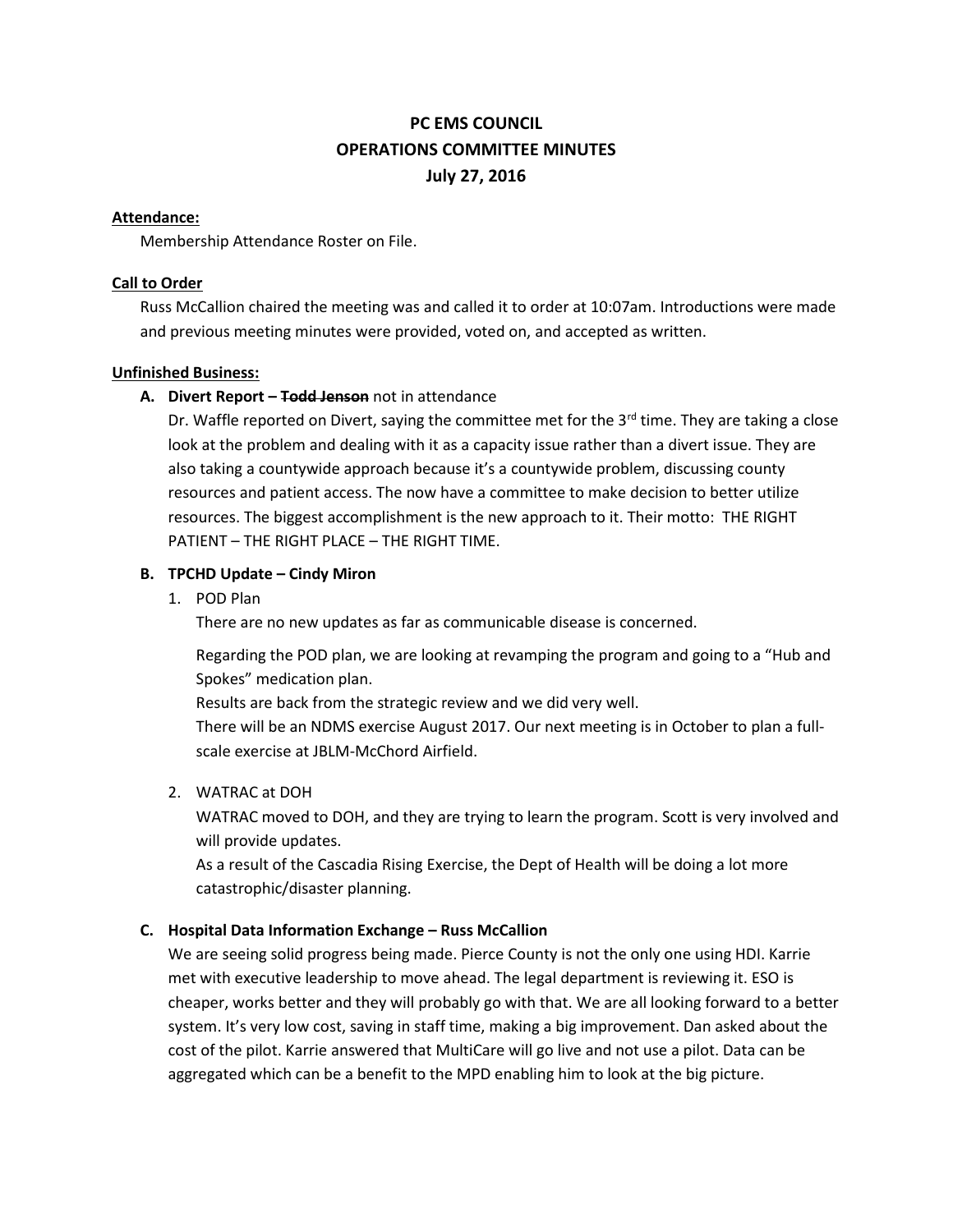# **D. Good Sam-EMS to Triage program update – Karrie O'Brien**

The only change dealt with the problem of when EMS went through the back door, there wasn't much room. They have now added a triage room at the front door for EMS to be able to offload patients right at the door.

- **E. MCI Plan –** (tabled update still in progress)
	- 1. DMCC Patient Distribution Change Karrie O'Brien After experiencing the Cascadia Exercise and the West Pierce event, we've been strongly convinced to adopt King County's approach, not just in MCI, but in all the hospitals using the set bed count.

#### **New Business:**

# **A. Changeover Time of Trauma Services – Barb Carrier, Regional Trauma Director, CHI**

Per Barb: As you know, SJMC and TG change trauma status daily at 0700. We are trying to hardwire the 7AM time and need EMS' help with ensuring ETAs are accurate as possible. There are two scenarios for our trauma patients:

- 1. Trauma patients coming from the field by EMS
- 2. Trauma patients transferring from another facility to either SJMC or TG

What do you suggest is the best way to get the word out to all of the agencies regarding ETA's? Also, would it be feasible for the medics to call back if the original ETA needs to be revised?

Much discussion followed regarding the difficulty to predict ETAs at that time of day or of those coming from a great distance. Who do we call and at what time? There were also concerns about how to handle situations with the hospital trauma teams arriving around the time changeover. Response was for the field unit to call the active trauma center up to 7am and to let them know if they think they will arrive after 7am they will go to the active trauma center at time of arrival. The hospital ED trauma surgeon who receives the call will notify the other facility if they need to that facility instead. More discussion to occur in the following weeks.

# B. Review/Approve 2008-2013 Divert Plan - Norma

The 2008 plan never got back to the PCEMS Ops committee for approval. The last one was 2005. We are now distributing the new plan for review and feedback. Norma expressed concern that Madigan isn't on the current plan but needs to be on the new one. Russ asked if we approve it now or come back later to do so. Dr. Waffle says they are working on updates. Norma pointed out some issues that could be clarified. Russ recommended that we table this until next meeting and asked that everyone review the plan and be ready to formally vote on it next time.

# **C. Min/Max EMS License Numbers Review**

Norma said it's time to have an Ad Hoc group to meet and look at the numbers. Norma called for reps: Scott Jones, Dan Beckman, Joe Koehler, Cynde Rivers, Brad Dyson, and added Kevin. She said we look at WAC, what's been turned in historically, look at trends in calls, zones, etc.